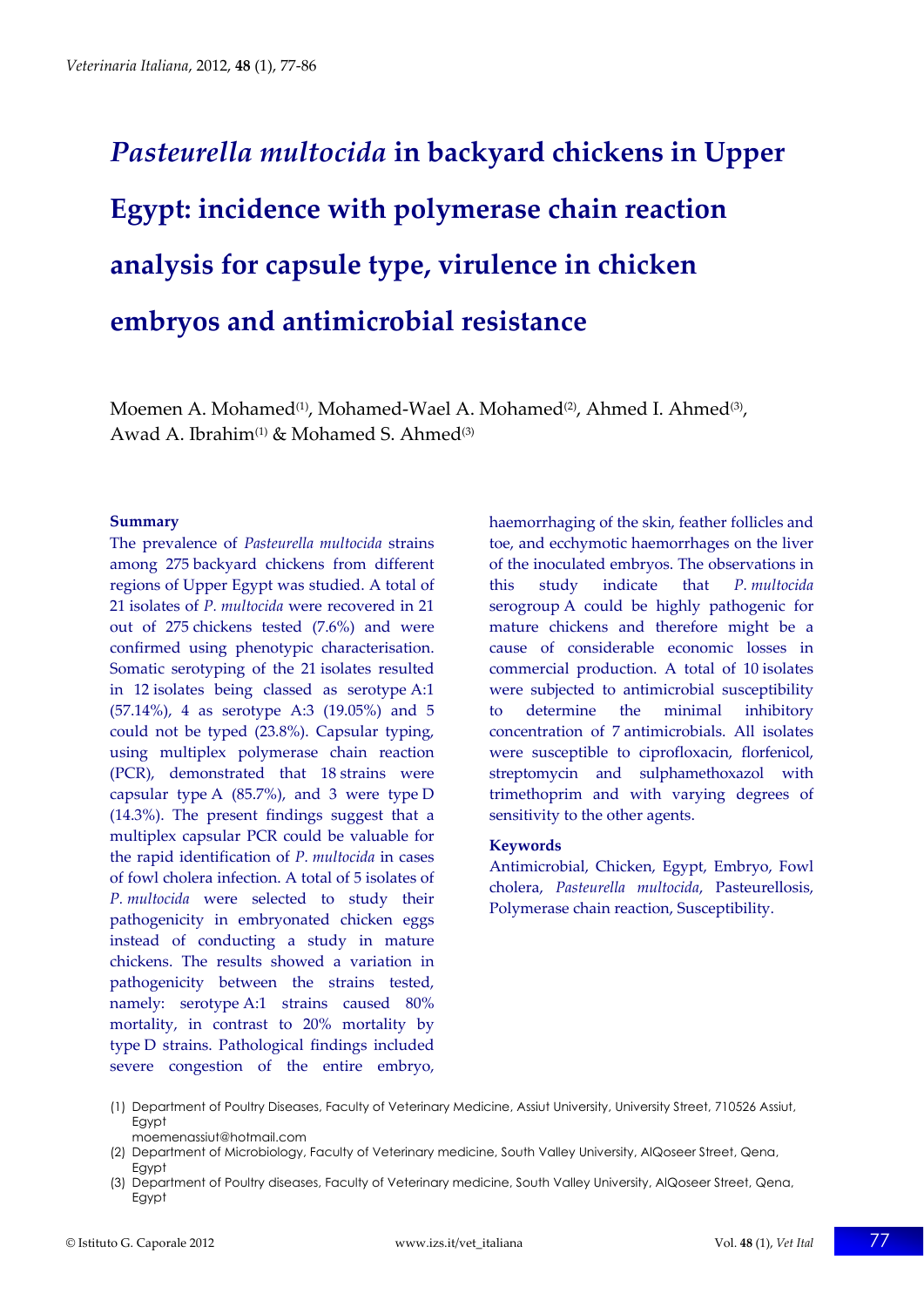# *Pasteurella multocida* **in polli da cortile nell'Alto Egitto: analisi PCR del tipo capsulare per stabilire incidenza, virulenza verso gli embrioni e resistenza antimicrobica**

#### **Riassunto**

*È stata studiata la prevalenza di ceppi di* Pasteurella multocida *in 275 polli da cortile provenienti da diverse regioni dell'Alto Egitto. Su 275 (7,6%) campioni, sono stati individuati in 21 polli altrettanti isolati, confermati mediante caratterizzazione fenotipica. In seguito a siero‐ tipizzazione somatica, 12 isolati sono stati classificati come sierotipo A:1 (57,14%) e 4 come sierotipo A:3 (19,05%). Per 5 isolati non è stato possibile eseguire la sierotipizzazione (23,8%). La tipizzazione capsulare mediante PCR multiplex ha evidenziato 18 ceppi di tipo A (85,7%) e 3 di tipo D (14,3%). I dati ottenuti suggeriscono che questa metodica potrebbe essere utile per l'identificazione rapida di* P. multocida *durante l'infezione da colera aviario. Per studiare la patogenicità nelle uova embrionate, anziché in esemplari vecchi, sono stati selezionati 5 isolati di* P. multocida*. I risultati hanno evidenziato una differenza tra i ceppi sottoposti ad analisi, al sierotipo A:1 è risultata associata la mortalità dell'80% rispetto al 20% associata al tipo D. I reperti patologici hanno evidenziato: grave congestione dell'intero embrione, emorragia cutanea, alterazioni dei follicoli e delle piume, ecchimosi epatiche. Dieci isolati, inoltre, sono stati sottoposti a test di suscettibilità antimicrobica per determinare la concentrazione inibitoria minima (MIC) di 7 antimicrobici. Tutti gli isolati sono risultati sensibili a ciprofloxacina, florfenicolo, streptomicina e sulfametoxazolo più trimetoprim e, in vari gradi, ad altri agenti. Quanto emerso dallo studio permette di ipotizzare che il sierogruppo A di* P. multocida *potrebbe essere altamente patogeno per gli esemplari anziani, causando notevoli perdite economiche nella produzione commerciale.*

#### **Parole chiave**

Antimicrobico, Colera aviario, Egitto, Embrione, *Pasteurella multocida*, Pasteurellosi, Pollo, Reazione a catena della polimerasi, Suscettibilità.

# **Introduction**

Fowl cholera is a highly contagious disease caused by *Pasteurella multocida* that affects a broad host range of birds and causes high mortality that incur significant economic losses in commercial and backyard poultry production (6). The incidence of fowl cholera, along with other bacterial diseases, is on the increase, despite vaccination and proper medication and can be attributed to various incriminating factors (14, 15).

Backyard chickens are an important livestock species for many rural families in Egypt and in other countries across the globe. In spite of this, little information is available on the presence of fowl cholera among family raised chickens. This may be due to not receiving the dead birds from villages for diagnostic examination. Most dead birds are eaten by dogs and cats, or are discarded, which means that most cases go unreported, and some sick birds undergo emergency slaughter for human consumption (18).

Four capsular serogroups are recognised among the avian strains of *P. multocida*, namely: A, B, D and F. Strains of serogroup A are recognised as being the primary cause of fowl cholera. Sixteen somatic serotypes (1 to 16) are recognised in *P. multocida* and most of these have been demonstrated in avian capsular serogroup A strains. *P. multocida* serotypes A:1, A:3 and A:3,4 are widely recognised as the causative agent of most fowl cholera outbreaks in poultry flocks (8).

There are complexities associated with the diagnosis of fowl cholera by conventional methods, using capsular serotyping. Some avian strains of *P. multocida* are non‐ encapsulated and cannot be classed into a serological group (31). In addition, indirect methods could fail due to the difficulty in producing high titre antibodies against serogroups A, D and F; this is mainly due to the presence of inert capsule materials, such as hyaluronic acid and muco‐polysaccharides concealed beneath the serogroup antigens (4). There is an urgent need to establish reliable and rapid methods to identify and type field isolates of *P. multocida* before an effective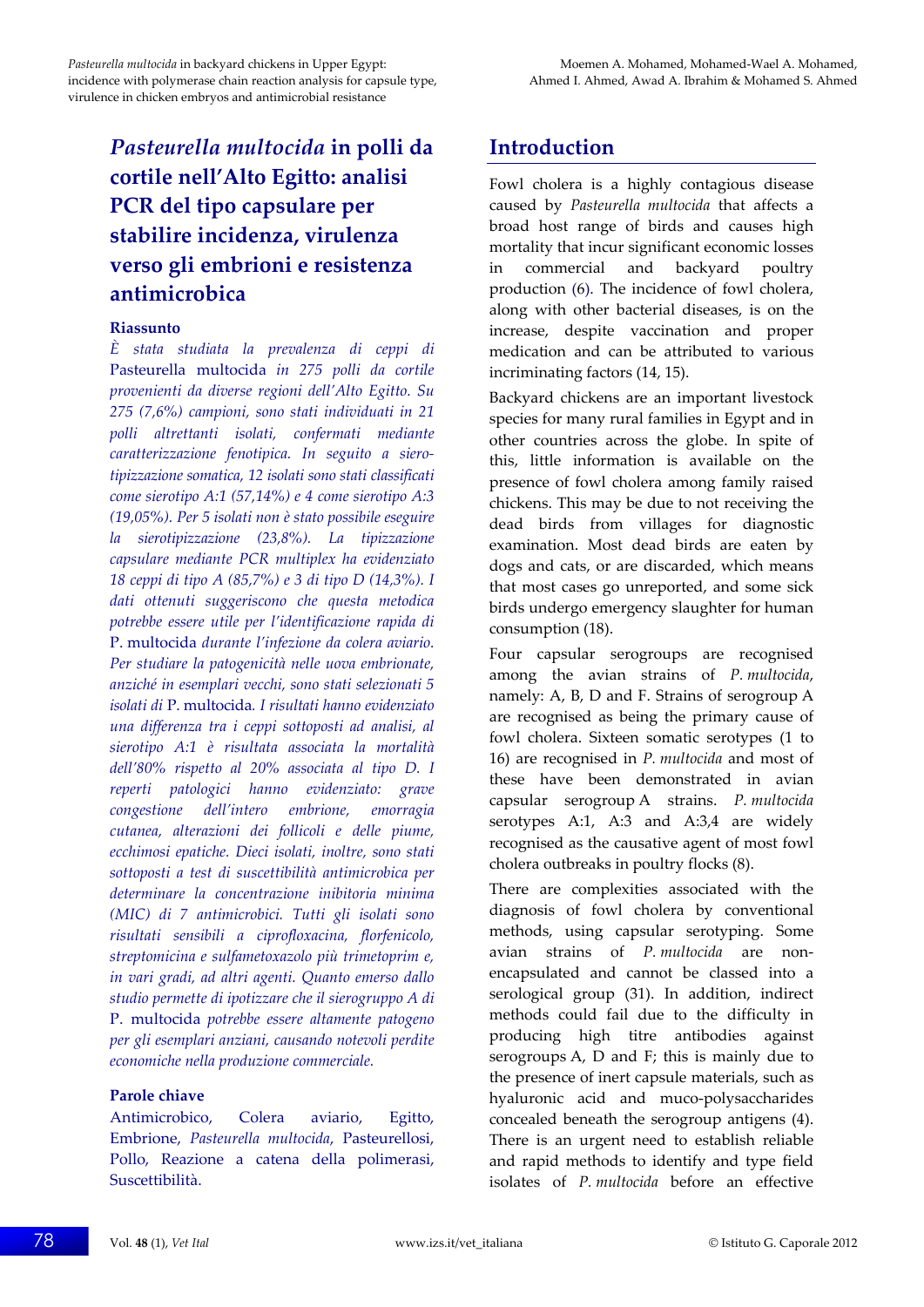vaccine against fowl cholera can be developed in Egypt. In recent years, genotypic methods for bacterial identification have proved beneficial in overcoming limitations of traditional phenotypic procedures (1). A polymerase chain reaction (PCR) assay has been developed for capsular typing of *P. multocida* strains. This assay represents a rapid and reproducible alternative to serological methods (23, 28).

*P. multocida* is a heterogeneous species in which the pathogenicity of individual strains is highly variable and susceptibility of the host to these bacterial strains varies considerably among avian species (5)**.** Experimental mouse and chicken inoculation has been commonly used to test *P. multocida* pathogenicity; this method may not be feasible when screening large numbers of strains. An alternative approach is needed to avoid the tedious and expensive use of chicken and mouse inoculation. The procedure for testing pathogenicity of *P. multocida* in inoculated embryos of chickens needs to be investigated as it is both inexpensive and easy to perform.

Control of fowl cholera is primarily ensured by good management practices and treatment with antimicrobial agents. Antimicrobial susceptibility tests play a crucial role in the selection of the most efficacious antimicrobial therapy against *P. multocida* infection (4, 12, 27). However, the prolonged and imprudent use of antimicrobials has resulted in the development of resistance among various strains of the organism and multi-drug resistant (MDR) forms of *P. multocida* have emerged (25). This has resulted in a reduction in the efficacy of the antimicrobial agents that are currently available for the treatment of infections in poultry infected with *P. multocida*.

The distribution and prevalence of serotypes, pathogenicity and antimicrobial resistance profiles can vary considerably from region to region and over time in a given region. Due to the scant literature available on the subject among backyard chicken flocks in Egypt, we decided to focus the objective of the present work on covering the above objectives.

# **Materials and methods**

## **Recovery of** *Pasteurella multocida* **from backyard chickens**

A total of 275 family chickens were sampled from Upper Egypt. Bacterial cultures were attempted from heart blood and bone marrow of dead birds and from tracheal swabs of live chickens.

The samples were inoculated in brain heart infusion (BHI) broth and incubated at 37ºC for 18h-24 h then subcultured on sheep blood agar to isolate the organism. All isolates were subsequently characterised biochemically for the identification of *P. multocida* (2). All isolates were freeze-dried and kept at -80°C.

## **Mouse bioassay**

All strains of *P. multocida* were grown for 18 h in a shaker/incubator at 37ºC in BH) broth. Approximately 0.2 ml of each culture, containing approximately  $2.4 \times 10^8$  colony forming units (cfu)/ml was inoculated into each of three mice by the intraperitoneal route, and observed for 72 h, to study the mortality pattern. Organisms were re‐isolated on a blood agar plate using heart blood collected from dead mice, and an impression smear from the liver was prepared on microscopic slides for bacterial observation, using the Giemsa staining method.

## **Somatic typing**

All the isolates that were initially identified as *Pasteurella* by extended phenotypic methods as described by Blackall and Miflin (2) and were subjected to somatic serotyping using the agar gel diffusion precipitation test (AGDPT) described by Heddleston *et al.* (10).

## **Multiplex polymerase chain reaction analysis of capsule type**

To identify the serotype of *P. multocida* strains collected from the chickens, capsular typing was conducted using multiplex PCR.

#### **Preparation of template DNA**

Isolated bacterial cultures were inoculated into 2 ml BHI broth. After 18 h of incubation at 37°C, cultures were taken in an Eppendorf tube for centrifugation at 10 000 rpm for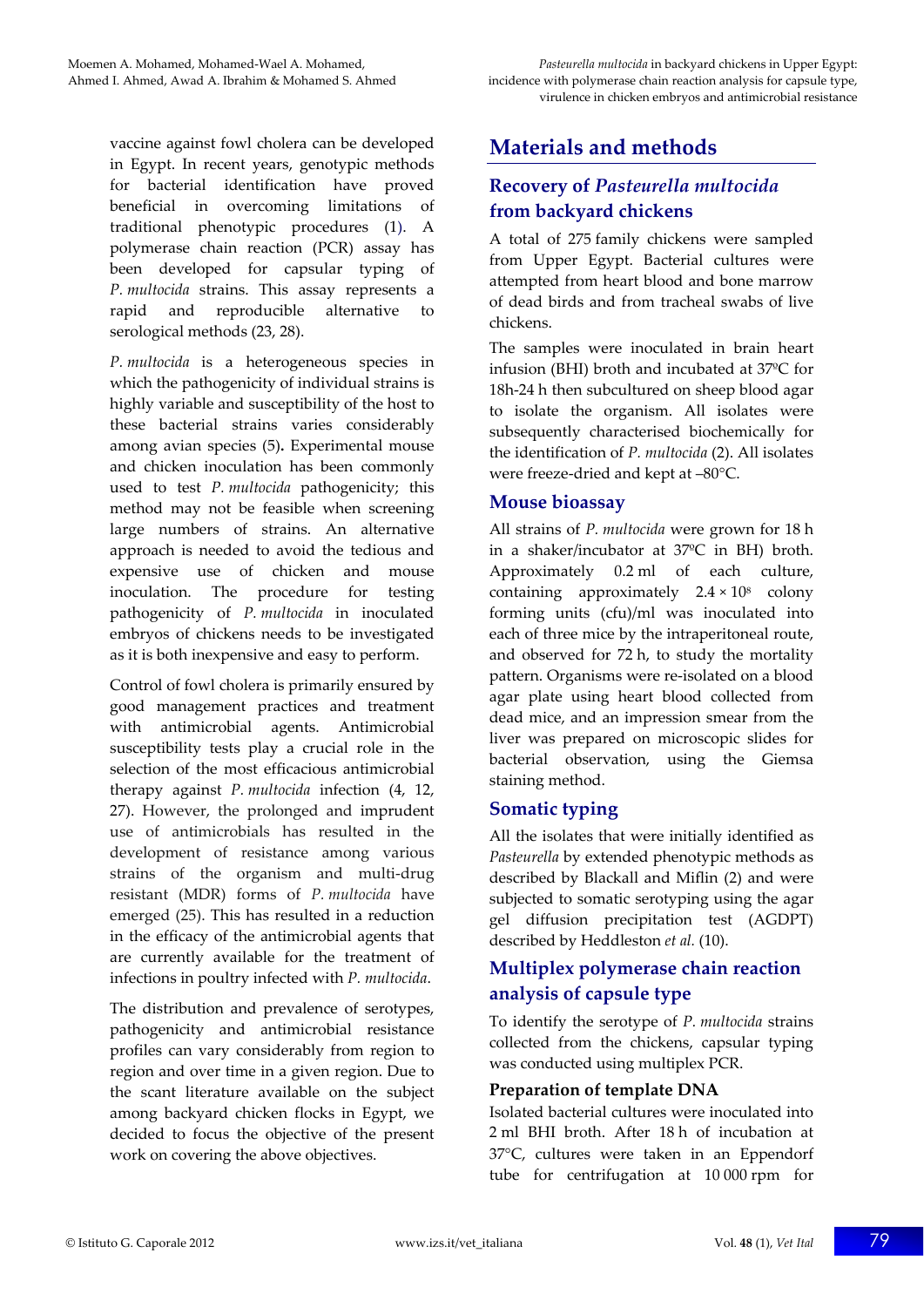10 min. The pellet was resuspended in 400 ml Tris‐cthylenediaminetetraacetic acid (EDTA) buffer and boiled for 10 min, followed by immediate chilling. Cell debris were removed by centrifugation at 1 000 rpm for 5 min. The supernatant was used as the template DNA for the PCR reaction (30).

#### **Polymerase chain reaction typing**

A multiplex PCR assay was performed using six primer sets, as described by Townsend *et al.* (28); this is a species‐specific PCR assay used for capsular typing. A list of various primers used in the study is presented in Table I. The multiplex PCR mixture of 25 μl contained each primer within the six primer sets (*capA*, *capB*, *capD*, *capE* and *capF*) at a concentration of 3.2 μM, each dNTP at a concentration of 200 μM, 1× PCR buffer, 2 μM MgCl2 and 1 μl Taq DNA polymerase and 30 ng template DNA  $(1 \mu l)$ . The following cycle procedure was used to amplify all capsular serogroup‐ specific products: an initial denaturation was performed at 95ºC for 5 min, followed by 30 cycles of denaturation at 95ºC for 30 sec, annealing at 55ºC for 30 sec, extension at 72ºC for 30 sec and a final extension at 72ºC for 5 min.

Amplified products were separated by agarose gel electrophoresis (1% agarose in 0.5× Trisborate‐EDTA) at 100 V for 1 h and stained with ethidium bromide (0.5 mg/ml). A standard molecular size marker (1 kb plus DNA ladder) was included in each gel. DNA fragments were observed by ultraviolet transilluminator and photographed.

## **Virulence of isolated** *Pasteurella multocida* **strains in chicken embryos**

The virulence of the isolated *P. multocida* was investigated by inoculating 11‐day‐old embryonated eggs through the chorio‐allantoic sac with 0.1 ml of broth culture containing  $10<sup>5</sup>$  cfu that was used in the inoculum (13), followed by incubation at 37ºC in a humidified atmosphere. The inoculated embryos were candled twice daily. Mortalities and times of death were recorded every 12 h up to 72 h post inoculation.

All dead or killed (control) embryos were examined for the presence and severity of lesions of the embryo, chorioallantoic membrane and yolk sac. Embryonic fluids were subjected to bacterial culture and Gram staining. Control embryos, inoculated with sterile BHI broth, were also subjected to cultural examination.

## **Antimicrobial susceptibility testing**

Ten isolated strains of *P. multocida* were tested for their susceptibility to seven antimicrobial agents, namely: amoxicillin, florfenicol, tetracycline, ciprofloxacin, trimethoprim‐ sulfamethoxazole, streptomycin and doxycycline. The antibiogram was determined using the broth microdilution methods (27).

Determination and evaluation of the MICs were performed by using an interpretive criterion from the National Committee for

Table I

| Target identified    | Primers sequence (5-3)                                                       | Amplicon size (bp) |
|----------------------|------------------------------------------------------------------------------|--------------------|
| Serogroup A cap gene | GAIGCCAAAAICGCAGICAG<br><b>IGIIGCCAICAIIGICAGIG</b><br>R                     | 1 048              |
| Serogroup B cap gene | <b>CATTIATCCAAGCICCACC</b><br>F<br>GCCCGAGAGITICAAICC<br>R                   | 758                |
| Serogroup D cap gene | <b>TIACAAAAGAAAGACIAGGAGCCC</b><br>CATCTACCCACTCAACCATATCAG<br>R             | 647                |
| Serogroup E cap gene | <b><i>TCCGCAGAAAATTATTGACTC</i></b><br>F<br><b>GCTTGCTGCTTGATTTTGTC</b><br>R | 512                |
| Serogroup F cap gene | AATCGGAGAACGCAGAAATCAG<br>F<br><b>TICCGCCGICAATTACICIG</b><br>R              | 852                |

Sequence and specificity of primers applied for the detection of capsular-type genes in *Pasteurella multocida* strains

F forward

R reverse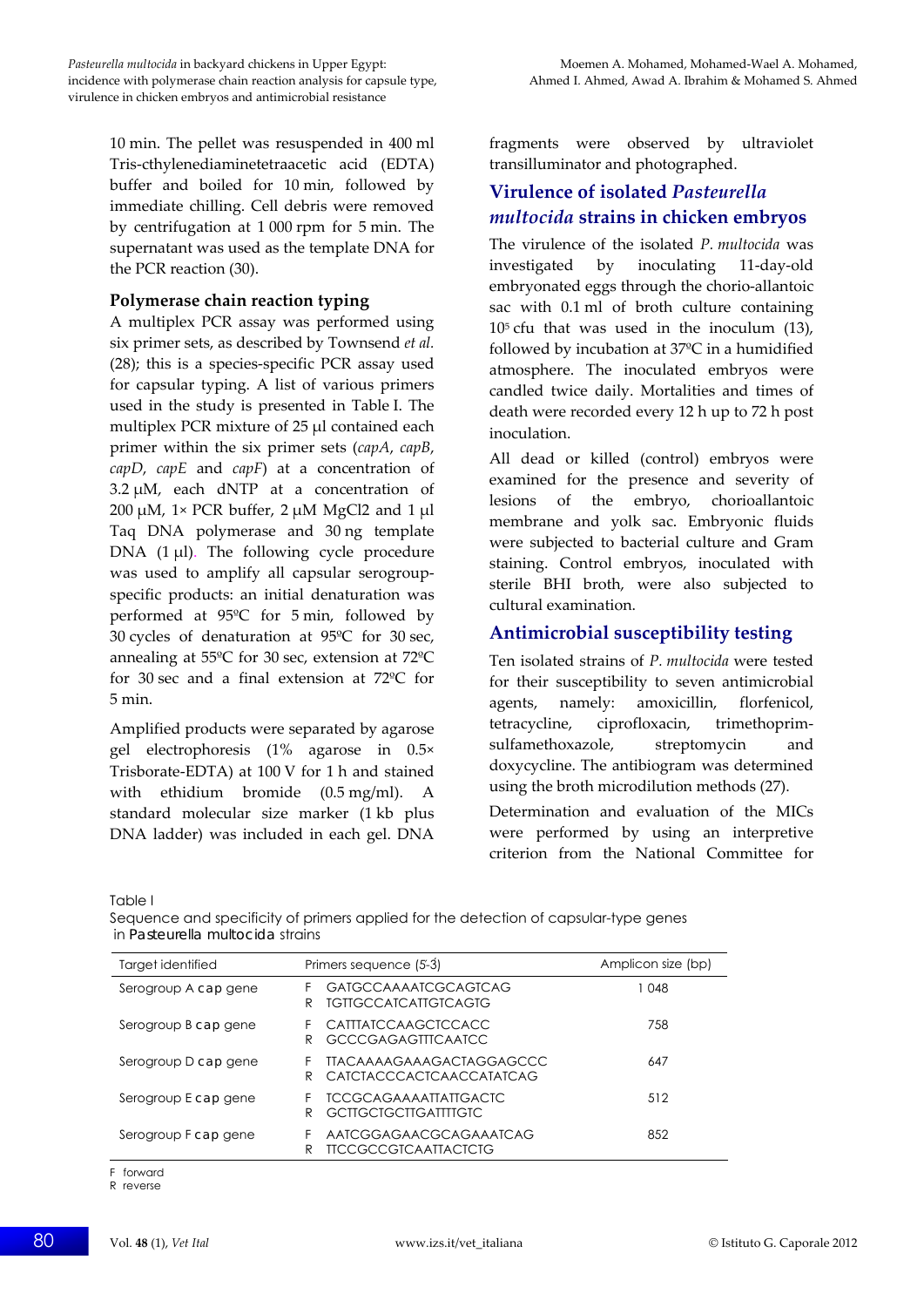Clinical Laboratory Standards (NCCLS) (19). The MIC was defined as the lowest concentration of the antimicrobial that prevented visible growth.

## **Results**

## **Prevalence of** *Pasteurella multocida* **in samples**

Strains of *P. multocida* were detected in 21 of the 275 cases investigated (7.6%). Extended phenotypic characterisation confirmed the isolates as *P. multocida* subspecies *multocida*.

#### **Mouse pathogenicity**

Isolated strains of *P. multocida* were found to be virulent with death times recorded at 18 h and 24 h. Heart blood smear, liver and spleen impression smears revealed characteristic bipolar organisms using Giemsa staining. The isolates showed typical cultural characteristics of dew drop, mucoid, non‐haemolytic colonies in blood agar. No growth was observed in MacConkey agar, these observations were concurred with those reported previously (31).

## **Antigenic type of** *Pasteurella multocida*

#### **Somatic serotyping**

Serotyping of 21 *P. multocida* isolates were performed by using *in vitro* antisera against two control reference strains X‐73 (serotype 1) and P‐1059 (serotype 3) and results revealed that the 12 isolates belonged to serotype A:1 (57.14 %), while 4 isolates of *P. multocida* belonged to serotype A:3 (19.05%) and the remaining isolates gave negative results to both serotype 1 and serotype 3 antisera. Due to the unavailability of all reference antisera for all serotypes, 5 isolates were reported as 'untypeable' (23.81%)*.*

#### **Capsular genotyping**

The M‐PCR demonstrated that 18 *P. multocida* strains had an amplicon size of 1 044 bp (belonging to type A), and three isolates gave an amplicon at 0.657 kb (belonging to type D) Figure 1.

#### **Pathogenicity of chicken embryos**

A variation in the pathogenicity of isolated strains to chicken embryos was observed by the mortality rate that ranged from 20% to 80%, and the time to death for the five isolates examined ranged from 30 h to 124 h post inoculation (Table II). The pathological lesions were severe congestion of the entire embryo, oedema of the head and haemorrhages of the feather follicles and toes. The liver was enlarged, severely congested and sometimes of mottled appece. The heart showed petechial haemorrhages and the lung was severely congested. The yolk sac was congested and the allantoic fluid was stained with blood (Figs 2 and 3). Control embryos showed neither mortality nor lesions. *Pasteurella* were recovered from all dead embryos.



Figure 1

Multiplex capsular polymerase chain reaction typing Lane M: marker, 100 bp DNA ladder

Lanes 1 and 2: strains belong to capsular D type Lanes 3-5: strains belong to capsular A type

## **Antimicrobial susceptibility**

The results of the antimicrobial drug susceptibility analysis are presented in Table III which shows that 100% of isolates were resistant to tetracycline and amoxicillin and 40% were resistant to doxycycline. No resistance to florfenicol, ciprofloxacin and trimethoprim‐sulfamethoxazole was observed.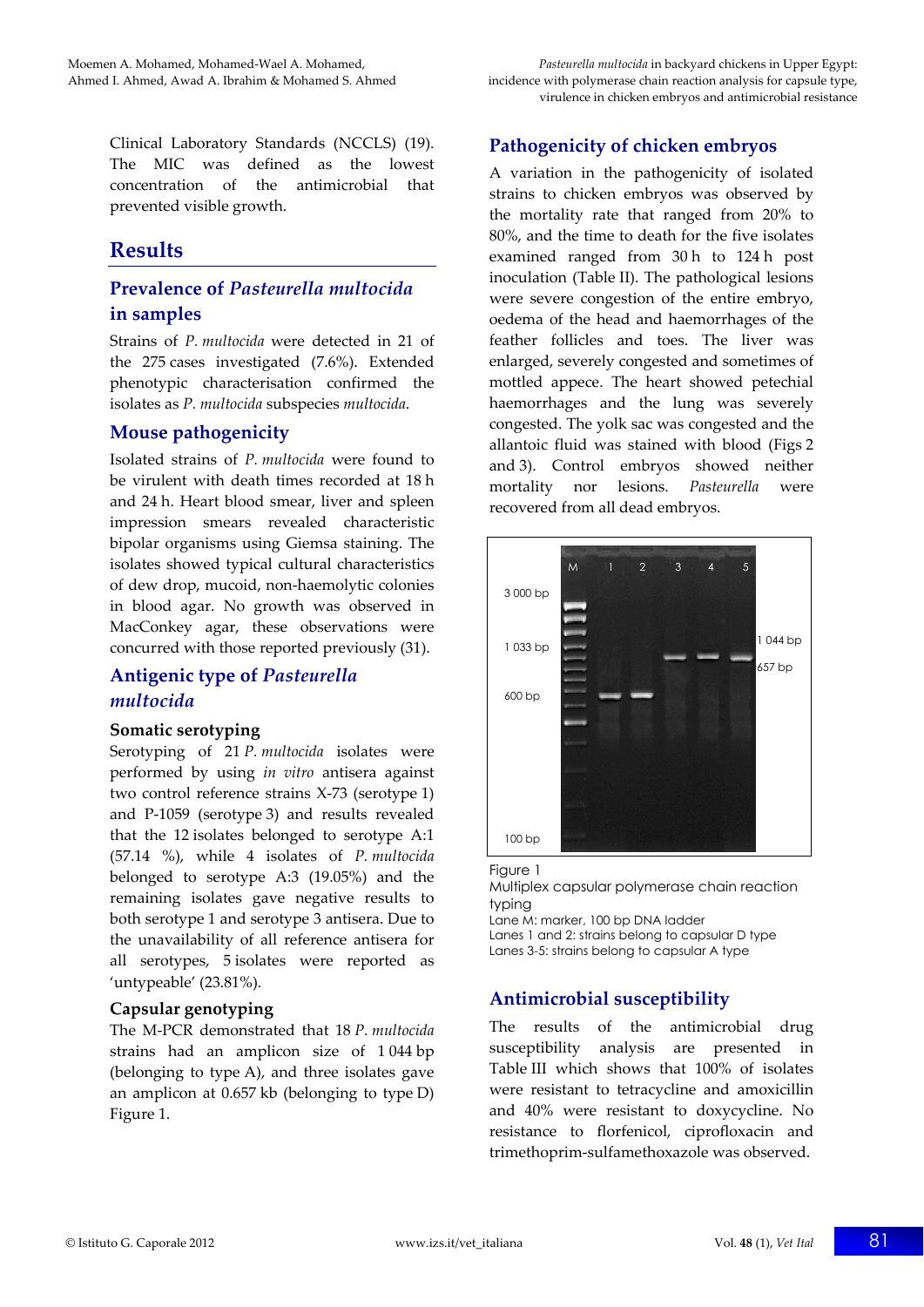Pasteurella *multocida* in backyard chickens in Upper Egypt: Moemen A. Mohamed, Mohamed, Mohamed<sub>•</sub> Mohamed, Mohamed, Mohamed, Mohamed, Mohamed, Mohamed, Mohamed, Mohamed, Mohamed, Mohamed, Mohamed, Mohamed, Mohamed, Moham incidence with polymerase chain reaction analysis for capsule type, Ahmed I. Ahmed I. Ahmed, Awad A. Ibrahim & Mohamed S. Ahmed virulence in chicken embryos and antimicrobial resistance

Table II

| Time-related numbers of dead and surviving embryos after challenge with Pasteurella multocida* |  |  |  |
|------------------------------------------------------------------------------------------------|--|--|--|
|                                                                                                |  |  |  |

| Isolate/<br>capsule |                   | Time to death (hours)<br>Number of dead for every isolate |    |          |                                                                         |     |      |     |     |  |  |  |  |  |  |   | No. | Dead           | Time to<br>death |                   |
|---------------------|-------------------|-----------------------------------------------------------|----|----------|-------------------------------------------------------------------------|-----|------|-----|-----|--|--|--|--|--|--|---|-----|----------------|------------------|-------------------|
| type                | 24                | 30                                                        | 36 | 42       | 54<br>72<br>78<br>90<br>96<br>102<br>108<br>48<br>60<br>84<br>114<br>66 | 120 | dead | (%) | (h) |  |  |  |  |  |  |   |     |                |                  |                   |
| 1/A:1               | $\qquad \qquad =$ | -                                                         |    |          |                                                                         | -   |      |     |     |  |  |  |  |  |  |   | -   | 3              | 40               | 42-48             |
| 2/A:1               |                   |                                                           |    |          |                                                                         |     |      |     |     |  |  |  |  |  |  | - |     | 4              | 80               | 66-108            |
| 3/A:3               | $\equiv$          | $\mathfrak{D}$                                            |    | $\equiv$ |                                                                         |     |      |     |     |  |  |  |  |  |  |   |     | 4              | 80               | $30 - 48$         |
| 4/D                 | $\equiv$          | $\Omega$                                                  |    |          |                                                                         |     |      |     |     |  |  |  |  |  |  |   |     | 3              | 60               | $30 - 48$         |
| 5/A:3               |                   |                                                           |    |          |                                                                         |     |      |     |     |  |  |  |  |  |  |   |     | $\overline{2}$ | 20               | $30 - 84$         |
| Control             |                   |                                                           |    |          |                                                                         |     |      |     |     |  |  |  |  |  |  |   |     |                | $\Omega$         | $\qquad \qquad =$ |

number of challenged embryos by isolate/capsule type and in control group = 5



Figure 2 Congestion of liver and heart

Different distributions of MICs were recorded for resistant strains. The MICs of tetracycline ranged from 32 μg to 128 μg/ml). The MICs of doxycycline were (50%) with 16 μg/ml and 40% with 32 μg/ml, while those of amoxycillin were distinctly higher, with MICs of 512 μg/ml for all isolates. In contrast to sensitive strains, the MICs of florfenicol were 1 μg for 50% of isolates and 2 μg/ml for the remaining isolates, while the higher MIC noted for trimethoprimsulfamethoxazole and streptomycin were 2 μg/ml and 16 μg/ml, respectively.



Figure 3 Congestion and haemorrhages on the feather follicles and toe

## **Discussion**

The occurrence of fowl cholera in commercial layers and breeder flocks has been reported as the major concern in the poultry industry by other workers (16, 17, 18). The epidemiology of fowl cholera outbreaks is complex (5). Most of the works published have focused on prevalence of *P. multocida* in commercial breeds, and not on backyard chickens.

In this study, the 7.6% isolation rate of *P. multocida* was higher than the level reported by Mbuthia *et al.* (17) who recorded a rate of 6.2%. This difference may be due to the number of samples, method of isolation, presence of stress and age of birds sampled.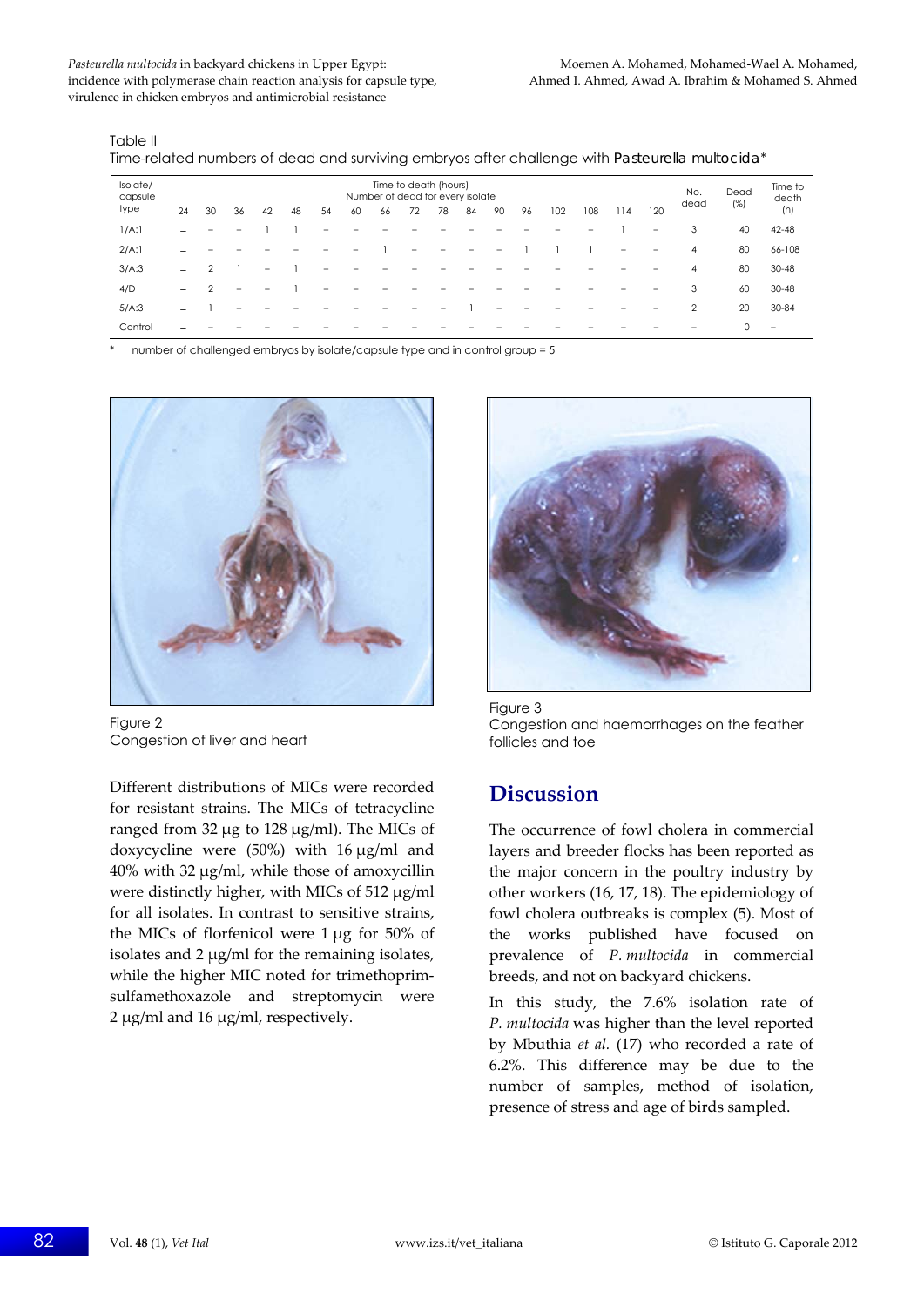Table III

Minimum inhibitory concentrations of seven anti-microbial agents against examined *Pasteurella multocida* isolates

| No. of isolates with MIC $(\mu g/ml)$ |    |       |      |     |   |   |   |   |    |    |    |     |     | <b>MIC</b> | No. of                           |                       |                 |
|---------------------------------------|----|-------|------|-----|---|---|---|---|----|----|----|-----|-----|------------|----------------------------------|-----------------------|-----------------|
| Anti-<br>microbial                    | ND | 0.125 | 0.25 | 0.5 |   |   | 4 | 8 | 16 | 32 | 64 | 128 | 256 | 512        | break-<br>point*<br>$(\mu g/ml)$ | resistan<br>t strains | Per-<br>centage |
| TET                                   |    |       |      |     |   |   |   |   |    |    |    | 8   |     |            | $\geq$ 16                        | 10                    | 100             |
| DO                                    |    |       |      |     |   |   |   |   | 5  | 4  |    |     |     |            | $\geq$ 16                        | 4                     | 40              |
| <b>FFC</b>                            |    |       |      |     | 5 | 5 |   |   |    |    |    |     |     |            | $\geq 8$                         | $\mathbf 0$           | 0               |
| <b>SXT</b>                            |    |       |      |     | 6 | 3 |   |   |    |    |    |     |     |            | $\geq$ 512                       | $\mathbf 0$           | 0               |
| <b>ST</b>                             |    |       |      |     |   |   | 3 | 3 | 4  |    |    |     |     |            | $\geq$ 128                       | $\mathbf 0$           | $\mathbf 0$     |
| <b>CIP</b>                            | 8  |       |      |     |   |   |   |   |    |    |    |     |     |            | $\geq 4$                         | $\mathbf 0$           | 0               |
| AMX                                   |    |       |      |     |   |   |   |   |    |    |    |     |     | 10         | $\geq$ 32                        | 10                    | 100             |

MIC minimum inhibitory concentration

TET tetracycline

DO doxycycline

FFC florfenicol

SXT trimethoprim-sulfamethoxazole

CIP ciprofloxacin

ST streptomycin AMX amoxicillin

ND not determined

\* values based on National Committee for Clinical Laboratory Standards (NCCLS) standards (19)

The gross lesions observed in our study were similar to the lesions observed during an acute form of fowl cholera described by others (8, 17, 32).

The phenotypic characterisations of the 21 isolates of *P. multocida* were confirmed as *P. multocida* subspecies *multocida* (2, 6, 7). This is consistent with other studies on fowl cholera cases in chickens and turkeys (25, 32, 33). The serotyping results revealed that most isolates belonged to serotype A:1 (57.14%), a serotype that has been reported to be a major cause of acute forms of fowl cholera (8, 25, 33, 35); the other four isolates belonged to serotype A:3 (19.05%). A total of 23% of the isolates (5/21) were untypable, due mainly to a lack of antibodies specific to the other serotypes (22).

Serological typing is a valuable diagnostic tool for avian pasteurellosis but technical problems and difficulties in interpreting results make it necessary to look for alternative methods. A particular problem in serological typing and diagnosis of *P. multocida* is the inability of serogroups A, D and F to agglutinate in homologous antisera. This inability to agglutinate of capsulated *P. multocida* is associated with a serologically inert substance that is a component of the bacterial capsule (hyaluronic acid) (20).

Capsular genotyping was performed on all the isolated strains of *P. multocida,* using six primer sets, as described by Townsend *et al.* (28). This was done using multiplex PCR. A total of 18 strains of 21 tested isolates were identified as capsular type A and 3 strains were type D. This data is similar to previous findings that recognised strains of serogroup A as the primary and dominant cause of fowl cholera, whereas isolates of serogroups B, D and F are less frequently associated with the disease (31, 32). No amplicons specific for capsular serogroups B, F and E were observed. The assay was found to be a reliable technique for reliable capsular serogrouping and could be useful in the detection of isolates that are difficult to type. Actually, the five strains that could not be typed by conventional serotyping were serogrouped under A and D in the multiplex capsular PCR assay (1, 24, 26, 28).

Pathogenicity or virulence of *P. multocida* is complex and variable (8), with endotoxins being produced by virulent and avirulent strains of *P*. *multocida* strains. Endotoxins, in addition to bacterial invasion and multiplication, may contribute to virulence (13). Our results demonstrated the septicaemic nature of inoculated embryos and showed differences in the severity of lesions and time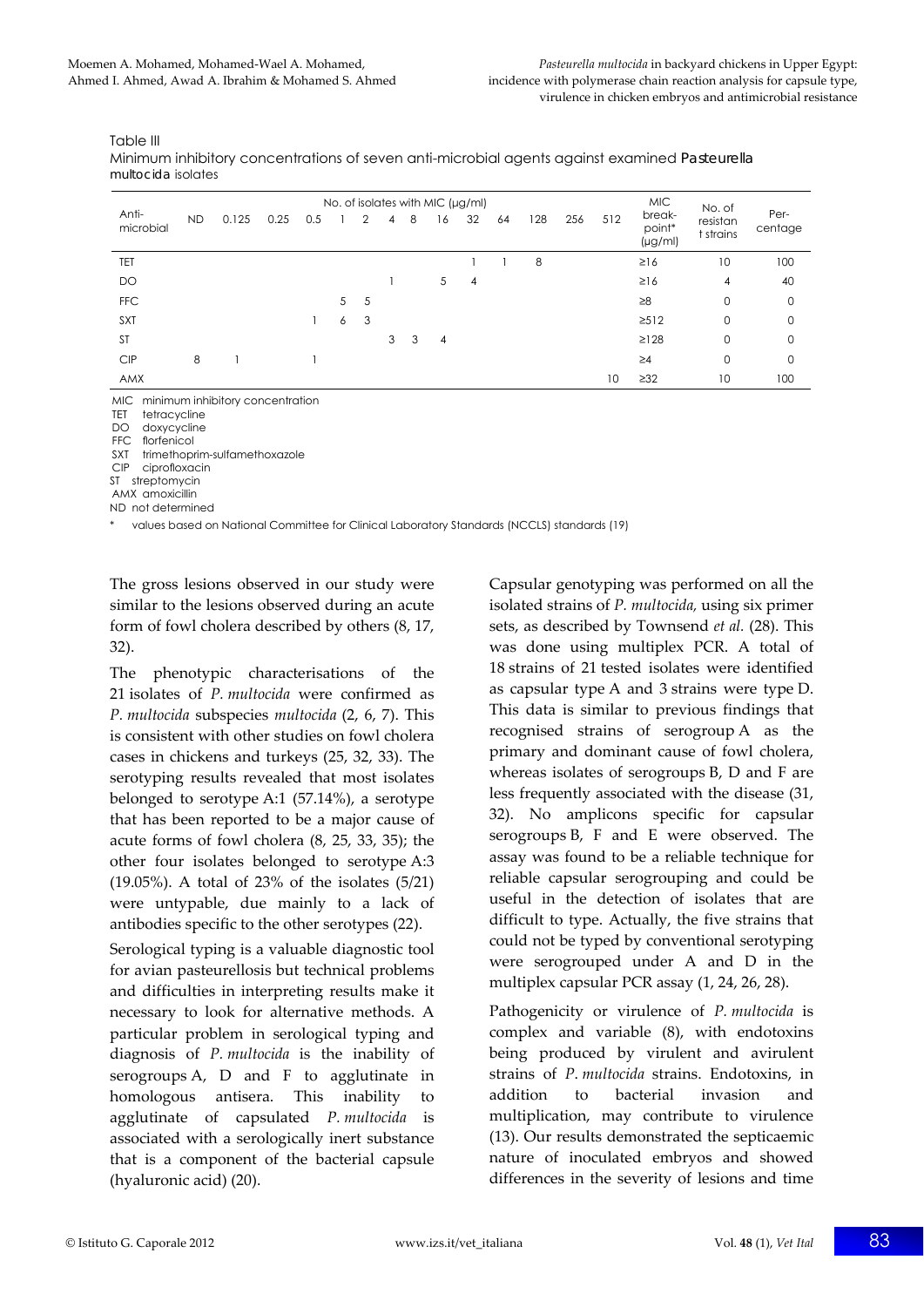until death, revealing a level of virulence ranging from medium to high. Endotoxins may have been partly responsible for the rapid deaths (11). Heddleston and Rebers were able to induce signs of acute fowl cholera in chickens by injecting small amounts of endotoxin (11). Our observations in this study indicated that the strains tested can be highly pathogenic for layers and breeders and might be the cause of considerable economic losses in commercial production.

Antibacterial treatment is still commonly used to control fowl cholera but has been accompanied by the emergence of resistant strains. The resistant strains are a result of the widespread use of antimicrobials in feed, both for prophylaxis and for growth promotion. Subtherapeutic uses of antimicrobials in feed have caused the emergence of multiantimicrobial resistance. Antimicrobial resistance can evolve in the strains by the molecular transmission of resistance mechanisms from other bacteria carried by mobile genetic elements (27). The results of our study indicated a prevalent resistance to tetracycline and amoxycillin that reached 100%, suggesting that extensive use of

antimicrobials on poultry farms might have contributed to this situation. Our findings related to susceptibility concurred with the findings in France (15, 21), in North America (34) and in Japan, where florfenicol, and fluoroquinolones (ciprofloxacin) were the most active drugs (12). The aminoglycoside antimicrobials usually showed poor activity against *P. multocida* (9). The higher resistance among strains to doxycycline was considered to be due to cross‐resistance between oxytetracycline and doxycycline (3, 29, 32).

Since strains of *P. multocida* vary in susceptibility to chemotherapeutic agents and considering that resistance to treatment may develop, especially during prolonged use of these agents, high morbidity and mortality rates might increase in poultry. Consequently, it is necessary to pre‐test antimicrobial efficacy against pasteurella to identify the effective antimicrobial agents that should be used by poultry specialists for therapeutic purposes.

## **References**

- 1. Arumugam N.D., Ajam N., Blackall P.J., Asiah N.M., Ramlan M., Maria J., Yuslan S. & Thong K.L. 2011. Capsular serotyping of *Pasteurella multocida* from various animal hosts – a comparison of phenotypic and genotypic methods. *Trop Biomed*, **28** (1), 55-63.
- 2. Blackall P.J. & Miflin J.K. 2000. Identification and typing of *Pasteurella multocida*: a review. *Avian Pathol*, **29**, 271-287.
- 3. Bousquet E., Morvan H., Aitken I. & Morgan J.H. 1997. Comparative *in vitro* activity of doxycycline and oxytetracycline against porcine respiratory pathogens. *Vet Rec*, **141**, 37-40.
- 4. Carter G.R. & Rundell S.W. 1975. Identification of type A strains of *Pasteurella multocida* using staphylococcal hyaluronidase. *Vet Rec*, **96**, 343.
- 5. Christensen J.P. & Bisgaard M. 2000. Fowl cholera. *Rev Sci Tech*, **19**, 626-637.
- 6. Christensen H. & Bisgaard M. 2003. The genus *Pasteurella*. *In* The prokaryotes: an evolving electronic resource for the microbiological community, Ver. 3.13. (M. Dworkin & C. Lyons, eds). Springer-Verlag, New York, 1062-1090.
- 7. Eigaard N.M., Permin A., Christensen J.P., Bojesen A.M. & Bisgaard M. 2006. Clonal stability of *Pasteurella multocida* in free-range layers affected by fowl cholera. *Avian Pathol*, **35** (2), 165-172.
- 8. Glisson J.R., Hofacre C.L. & Christensen J.P. 2008. Fowl cholera. *In* Diseases of poultry, 12th Ed. (Y.M. Saif, A.M. Fadly, J.R. Glisson, L.R. McDouglad, L.K. Nolan & D.E. Swayne Jr, eds). Wiley Blackwell Publishing, Ames, Iowa, 739-758.
- 9. Gutiérrez Martin C.B. & Rodríguez Ferri E.F. 1993. *In vitro* susceptibility of *Pasteurella multocida* subspecies *multocida* strains isolated from swine to 42 antimicrobial agents. *Zbl Bakt*, **279**, 387-393.
- 10. Heddleston K.L., Gallagher J.E. & Rebers P.A. 1972. Fowl cholera: gel diffusion precipitation test for serotyping *P. multocida* from avian species. *Avian Dis*, **16**, 925-936.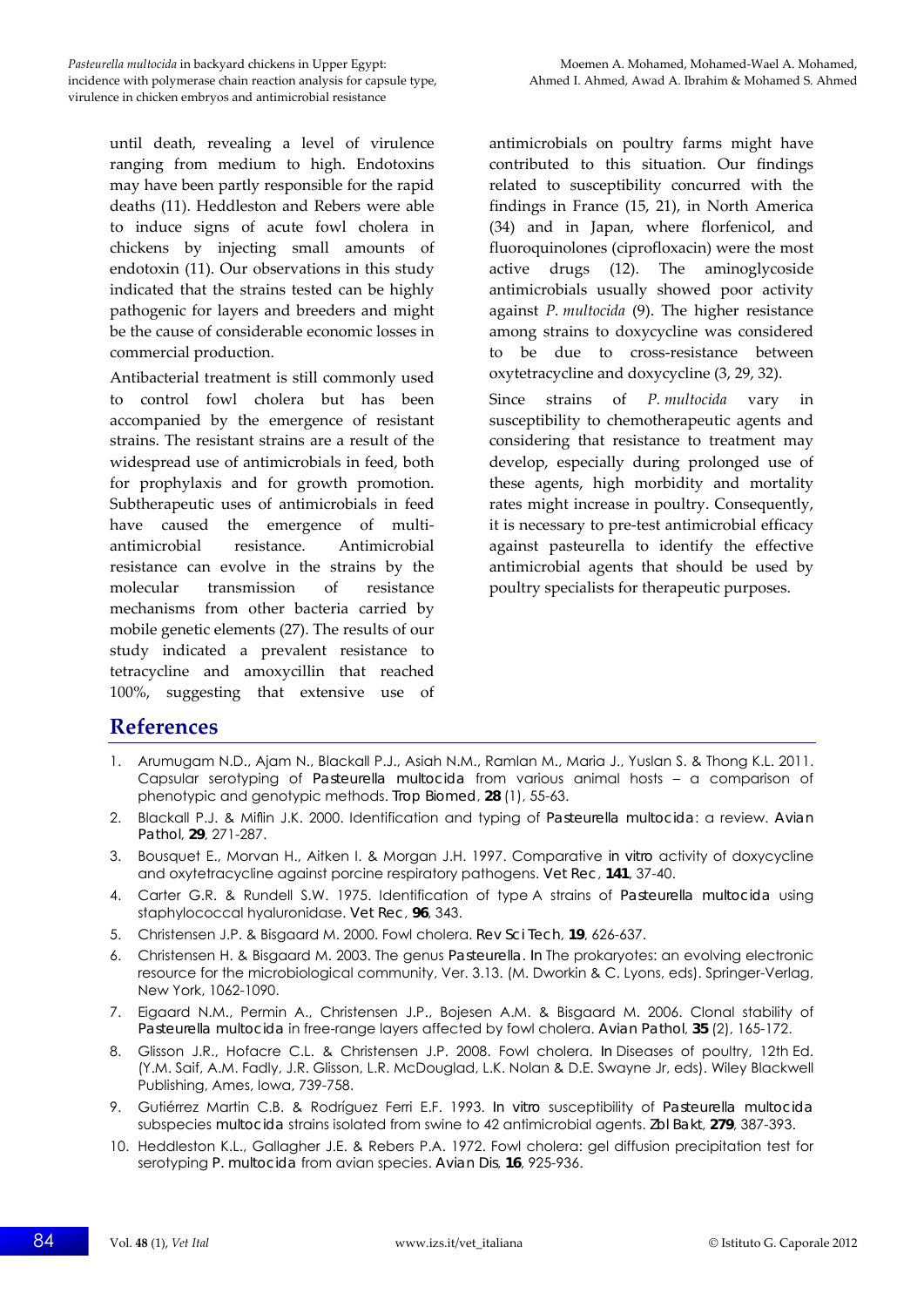- 11. Heddleston K.L. & Rebers P.A. 1975. Properties of free endotoxin from *Pasteurella multocida*. *Am J Vet Res*, **36**, 573-574.
- 12. Huang T.M., Lin T.L.& Wu C.C. 2009. Antimicrobial susceptibility and resistance of chicken *Escherichia coli*, *Salmonella* spp., and *Pasteurella multocida* isolates. *Avian Dis*, **53** (1), 89-93.
- 13. Ibrahim R.S., Sawada T., El Ballal S., Shahata M., Yoshida T. & Kataoka Y. 1998. *Pasteurella multocida*  Infection in the chicken embryo. *J Comp Pathol*, **118** (4), 291-300.
- 14. Jonas M., Morishita T.Y., Angrick E.J. & Jahja J. 2001. Characterization of nine *P. multocida* isolates from avian cholera outbreaks in Indonesia. *Avian Dis*, **45**, 34-42.
- 15. Kehrenberg C., Schulze-Tanzil G., Martel J.L., Chaslus-Dancla E. & Schwarz S. 2001. Antimicrobial resistance in *Pasteurella* and *Mannheimia*: epidemiology and genetic basis. *Vet Res*, **32** (3-4), 323- 339.
- 16. Kumar A.A., Shivachandra S.B., Biswas A., Singh V.P., Singh V.P. & Srivastava S.K. 2004. Prevalent serotypes of *Pasteurella multocida* isolated from different animal and avian species in India. *Vet Res Comm*, **28** (8), 657-667.
- 17. Mbuthia G., Njagi L.W., Nyaga P.N., Bebora L.C., Minga U., Kamundia J. & Olsen J.E. 2008. *Pasteurella multocida* in scavenging family chickens and ducks: carrier status, age susceptibility and transmission between species. *Avian Pathol*, **37** (1), 51-57.
- 18. Muhairwa A.P., Mtambo M.M.A., Christensen J.P. & Bisgaard M. 2001. Occurrence of *Pasteurella multocida* and related species in village free ranging chickens and their animal contacts in Tanzania. *Vet Microbiol*, **78**, 139-153.
- 19. National Committee for Clinical Laboratory Standards (NCCLS) 2006. Performance standards for antimicrobial disk and dilution susceptibility tests for bacteria isolated from animals; approved standard, 9th Ed. NCCLS document M31-A2. National Committee for Clinical Laboratory Standards, Wayne, Pennsylvania, **22** (6), 25-32.
- 20. Rimler R.B. 1994. Partial purification of cross-protection factor(s) from *Pasteurella multocida* isolated from turkeys. *Avian Dis*, **38**, 778-789.
- 21. Salmon S.A., Watts J.L., Case C.A., Hoffman L.J., Wegener H.C. & Yancey R.J. Jr 1995. Comparison of MICs of ceftiofur and other antimicrobial agents against bacterial pathogens of swine from the United States, Canada, and Denmark. *J Clin Microbiol*, **33**, 2435-2444.
- 22. Sambeek F.V., McMurray B.L. & Page R.K. 1995. Incidence of *Pasteurella multocida* in poultry house cats used for rodent control programs. *Avian Dis*, **39**, 145-146.
- 23. Sellyei B., Varga Z., Ivanics E. & Magyar T. 2008 Characterisation and comparison of avian *Pasteurella multocida* strains by conventional and ERIC-PCR assays. *Acta Vet Hung*, **56** (4), 429-440.
- 24. Shivachandra S.B., Kumar A.A., Gautam R., Joseph S., Chaudhuri P., Saxena M.K., Srivastava S.K. & Singh N. 2006. Detection of *Pasteurella multocida* in experimentally infected embryonated chicken eggs by PCR assay. *Indian J Exp Biol*, **44** (4), 321-324.
- 25. Shivachandra S.B., Kumar A.A., Gautam R., Singh V.P., Chaudhuri P. & Srivastava S.K. 2004. PCR assay for rapid detection of *Pasteurella multocida* serogroup-A in morbid tissue materials from experimentally induced fowl cholera in chicks. *Vet J*, **168** (3), 349-352.
- 26. Shivachandra S.B., Kumar A.A., Gautam R., Singh V.P., Saxena M.K. & Srivastava S.K. 2006. Identification of avian strains of *Pasteurella multocida* in India by conventional and PCR assays. *Vet J*, **172** (3), 561-564.
- 27. Tang X., Zhao Z., Hu J., Wu B., Cai X., He Q. & Chen H. 2009. Isolation, antimicrobial resistance, and virulence genes of *Pasteurella multocida* strains from swine in China. *J Clin Microbiol*, **47** (4), 951-958.
- 28. Townsend K.M., Boyce J.D., Chung J.Y., Frost A.J. & Adler B. 2001. Genetic organization of *Pasteurella multocida* cap loci and development of a multiplex capsular PCR typing system. *J Clin Microbiol*, **39**, 924-929.
- 29. Wallmann J., Schröer U., Kaspar H. 2007. Quantitative resistance level (MIC) of bacterial pathogens (*Escherichia coli*, *Pasteurella multocida*, *Pseudomonas aeruginosa*, *Salmonella* sp., *Staphylococcus aureus*) isolated from chickens and turkeys: national resistance monitoring by the BVL 2004/2005. *Berl Munch Tierarztl Wochenschr*, **120** (9-10), 452-463.
- 30. Wilson K. 2001. Preparation of genomic DNA from bacteria. *In* Current protocols in molecular biology, Vol. 1 (F.M. Ausubel, R. Bernt, R.E. Kingston, D.D. Moore, S.J. Seidman, J.A. Smith, K. Srahul, eds). Wiley, New York, 241-242.
- 31. Wilson M.A., Morgan M.J. & Barger G.E. 1993. Comparison of DNA fingerprinting and serotyping for identification of avian *P. multocida* isolates. *J Clin Microbiol*, **31**, 255-259.